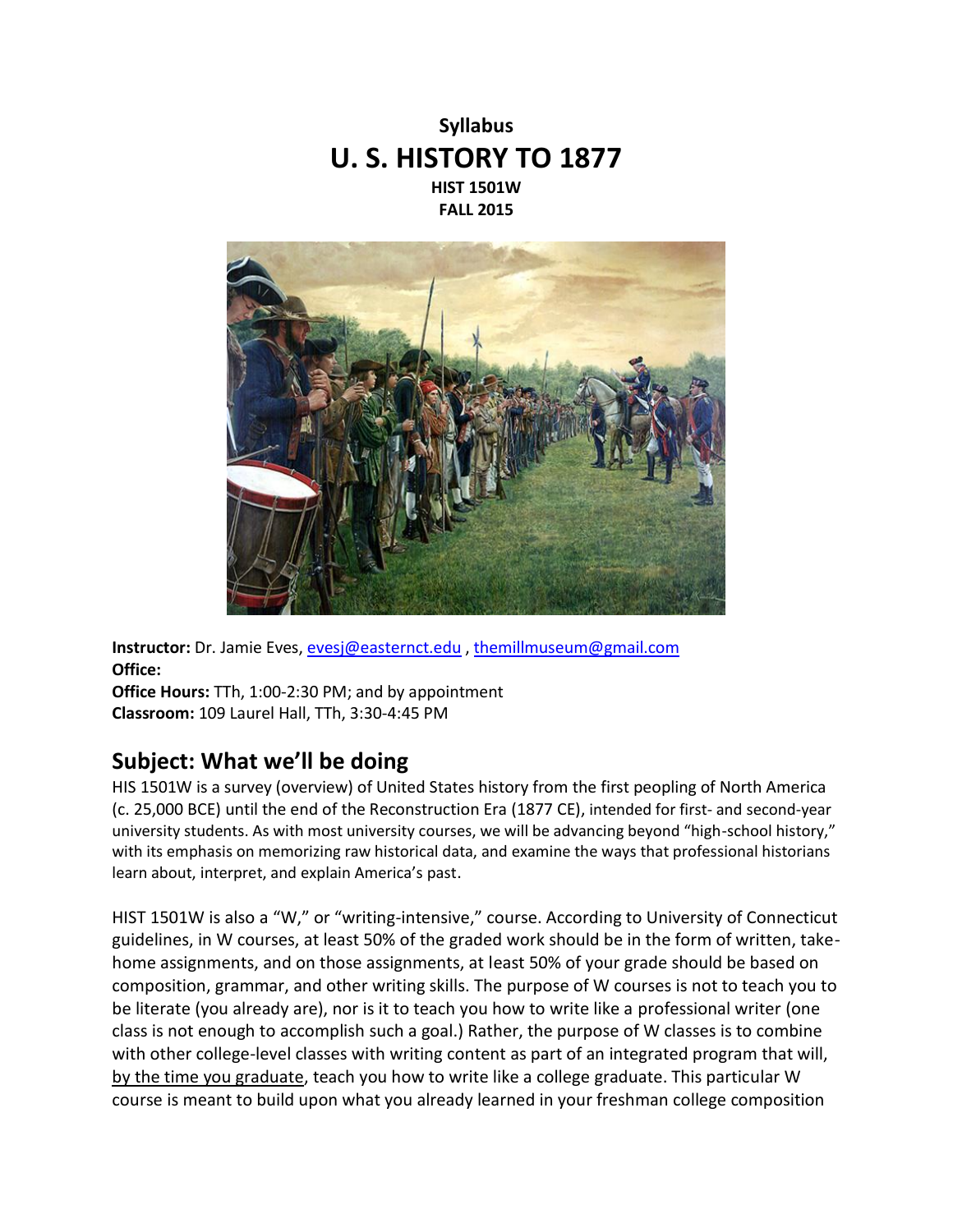course and prepare you to write basic college essays and papers at the 2000 and 3000 levels. To those ends, you will be practicing such skills as writing topic sentences, writing introductions to essays, writing conclusions to essays, constructing good paragraphs, and constructing and organizing compelling arguments.

## **Method: How all this happens**

To achieve these outcomes, we will use a variety of learning strategies, including analytical lectures, narrative lectures (storytelling), guided discussions, question-and-answer sessions, reading and reflecting on the interpretations of academic historians, examining primary sources, completing weekly homework assignments, writing in-class essay exams, and writing take-home papers. The reason for using multiple strategies is that not everyone learns things the same way. Some of you will respond best to discussions, others to lectures, and yet others to rolling up your sleeves and writing your own interpretations. Using a variety of methods gives all of you a chance to learn.

By listening and taking notes in class, participating in class discussions, completing the reading assignments on time, handing in the writing assignments on the days they are due, and thinking critically about the material, you will be prepared to make active, informed, and thoughtful contributions – both verbally and in writing – skills that will serve you throughout your study at the University, and beyond.

## **Required readings: The tools we'll use to do this**

- Victoria Bissell Brown and Timothy J. Shannon, *Going to the Source: The Bedford Reader in American History*, third edition, vol. 1, to 1877 (2012). This is a college-level source book, and it is way cooler than a textbook. Each chapter contains different kinds of source materials for major topics in Early American History. Its purpose is to teach you how to read and think like a historian – how to correctly use the many different kinds of sources that historians use when they research and write history. The book has homework exercises based on these sources in the form of grids, which you will fill out and hand in as graded homework.
- Thomas Paine, *Common Sense.*
- Harriet Jacobs, *Incidents in the Life of a Slave Girl.*

# **Practice and assessment: Helping you test yourself and improve**

### *Class participation (10%)*

You will actively participate in class. Participation is worth 10% of your grade, and will be based on both the quantity and quality of your verbal comments.

### *Papers (60%)*

You will write six short papers. The purpose of each paper is to examine an historical event from the perspectives of actual participants, to see history through the eyes of those who lived it. You will write each paper twice – once as a first draft, and then again as a rewrite. (You will not need to rewrite a paper if you receive an "A" on the first draft.) Each paper will be worth 10% of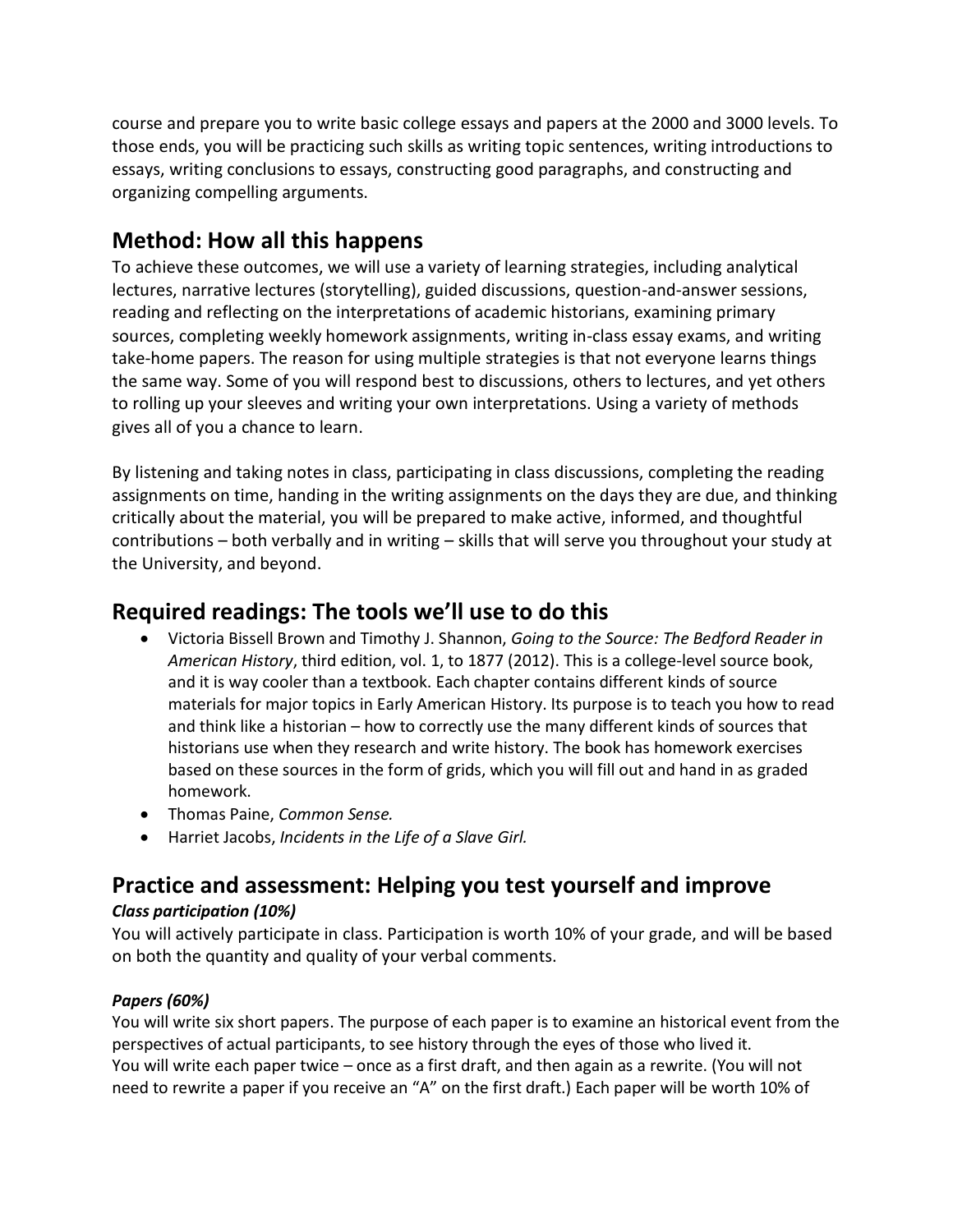your semester grade – 5% for the first draft and 5% for the rewrite. Your papers should be typed, double spaced, and approximately two or three pages long, using standard one-inch margins and an eleven-point Times New Roman font, which is the default setting for Microsoft Word. (You should realize that it is more difficult to write a good short paper than a good long paper, and thus you are advised to write more than one draft.) Late papers will be penalized one-half letter grade for each class day they are late. (Exceptions may be made if you can present empirical evidence of a genuine emergency. The acceptance of any and all such excuses is solely up to me. Papers delivered by any means other than handing them to me during class are at your risk. Balky, unreliable word processors and printers are your problem, not mine. For learning purposes, I ask that you base your papers solely on class materials – please do not use any outside sources unless I have given you permission to do so. For each paper, a big part of your task is to demonstrate that you have actually read and mastered all of the relevant assigned reading; consequently, a good strategy is to use copious data culled evenly from throughout the reading assignment. For every quote, idea, example, or fact that you use, you must cite the page number in the reading where that quote, idea, example, or fact can be found. Further instructions may be given in class.

### Paper topics:

- 1. Based on Chapter 1 of *Going to the Source*: Imagine a semiliterate European contemplating migration to the New World in 1650. Explain how his/her exposure to these images would affect his/her decision. Based on these images, would he/she find one region more attractive than another? Why?
- 2. Based on Chapter 2 of *Going to the Source:* How did gender shape the captivity experience? Does Rowlandson's narrative differ from that of Cabeza de Vaca or Jogues in any significant way because she was a woman? Why do you think female captivity narratives came to dominate the literary genre?
- 3. Based on Chapter 4 of *Going to the Source:* How did the debate over the use of smallpox as a weapon in the eighteenth century parallel or diverge from debates over the use of weapons of mass destruction (both biological and nuclear) today? Have modern technology and warfare increased or decreased the likelihood of such weapons being used today?
- 4. Based on *Common Sense:* What arguments did Paine use in favor of independence?
- 5. Based on Chapter 9 of *Going to the Source:* How did Boudinot and Evarts challenge the reasons and evidence given in support of Indian removal by state and federal officials? What stereotypes about Indians were Boudinot and Evarts trying to overturn, and in what ways did they question the "civilization" of their opponents?
- 6. Based on *Incidents in the Life of a Slave Girl*: How did being a slave, being female, and being a mother shape Jacobs's life and experiences?

### *Examinations (30%)*

You will take two exams, a midterm exam (worth 10% of your semester grade) and a two-hour final exam (worth 20% of your semester grade). I will post study guides in advance on Blackboard. You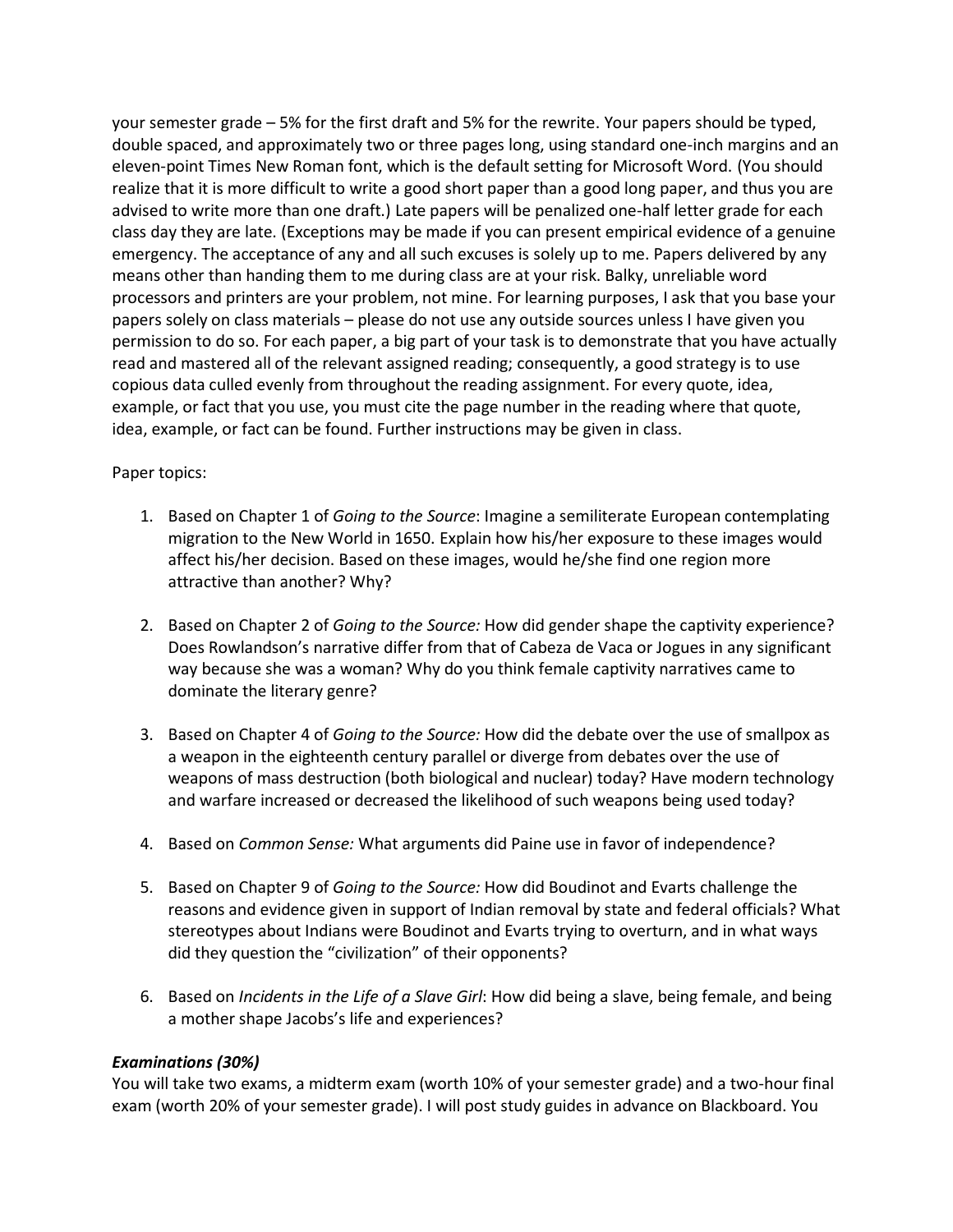will be allowed to bring one  $8\frac{1}{2} \times 11$ " sheet of paper with notes to each exam, which you will hand in with the exam.

### *Extra Credit*

There will not be any extra credit assignments in this course.

### **Instructor: Who am I?**

My name is Jamie Eves, and I have been teaching history at the university level for more than twenty-five years. I have a Ph.D. in American History from the University of Connecticut, as well as an M. A. in American History from the University of Maine. My research specialties are eighteenth- and nineteenth-century American environmental history, the history of New England, and public history – although over the years I have taught more than a dozen different subjects. My doctoral dissertation was a study of the interrelationship of nature and culture in the Piscataquis River Valley in northern Maine, 1760-1870; my M.A. thesis traced a migration of farm families from Cape Cod in Massachusetts to the lower Penobscot River Valley in Maine, 1760-1820. I am also the Director of the Windham Textile and History Museum in Willimantic, CT, and the official town historian of Windham, CT. Most of my published articles have been about Maine and Connecticut history – some have appeared in professional history journals, while others have been in publications aimed more at popular audiences. I was drawn to history by a love of the narrative form, and I try to emphasize good storytelling in all my classes. I believe that history belongs to the people, and that everybody has a right to know their history – that history has to accessible, readable, local, and affordable. I am particularly annoyed at "junk history" – history that is inaccurate, oversimplified, and/or bent towards some political, religious, or philosophical agenda. I am a husband, father, and grandfather. I am on Facebook, and post a lot of local history content on the Museum's FB page. Like most professional historians, most of what I do is easily available to the public at little or no cost. If you want to see some of the history I have written, check out the web site of the Windham Textile & History Museum [\(www.millmuseum.org\)](http://www.millmuseum.org/) – most of the history content posted there is mine. My doctoral dissertation is shelved in Babbidge Library at UConn, in the sub-basement, where I suspect it is nibbled by giant mutant rats. I have published articles in *Technology and Culture*, *Connecticut History*, and *Maine History*, and book reviews in a variety of journals. I'm also pretty sure that you can read all about me on ratemyprofessor.com.

## **Schedule: What you need to do for each class**

UNIT I: COLONIAL AMERICA

09/01 Introduction to the Course.

- 09/03 Lecture: On the Back of a Turtle: The History of Precolumbian America.
- 09/08 Lecture: The Columbian Exchange and the Spanish Century.
- 09/10 Discussion: Monsters and Marvels (read Brown, chapter 1). **Paper #1 due.**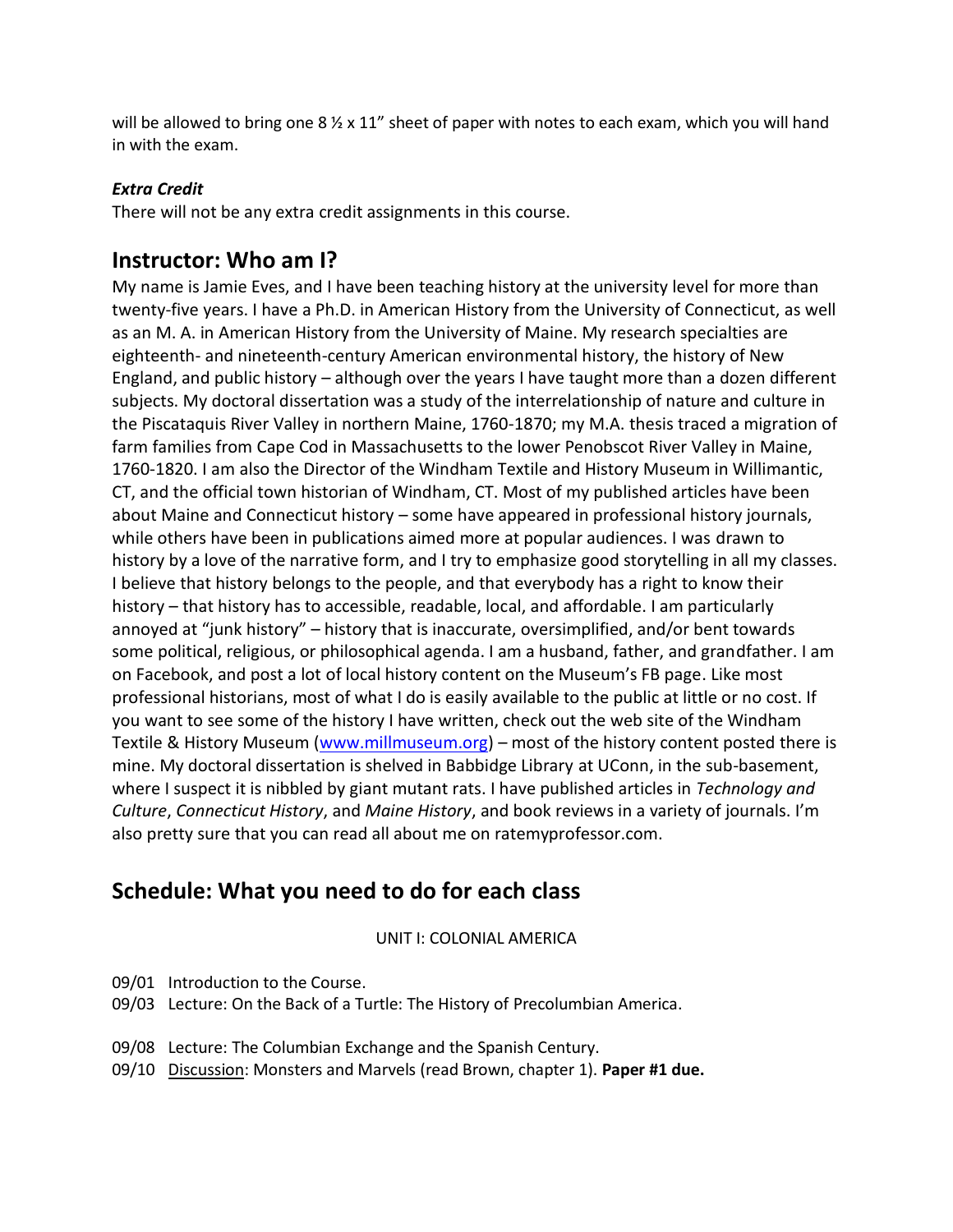- 09/15 Lecture: The Fall of Tsenacommacah and the Founding of Virginia.
- 09/17 Discussion: Captivity Narratives (read Brown, chapter 2). **Paper #2 due.**
- 09/22 Lecture: The Great Migration and the Founding of Colonial New England.
- 09/24 Lecture: From Colony to Province, from Puritan to Yankee, from Colonist to American (read Brown, chapter 3). **Paper #1 rewrite due.**
- 09/29 Lecture: George Washington and the Crucible of War.
- 10/01 Discussion: Germ Warfare on the Colonial Frontier (read Brown, chapter 4). **Paper #3 due.**

#### UNIT II: THE AMERICAN REVOLUTION

- 10/06 Lecture: The Road to Revolution.
- 10/08 Lecture: The Road to Revolution (read Brown, chapter 5). **Paper #2 rewrite due.**
- 10/13 Lecture: The Indispensible Man and the Achievement of Independence.
- 10/15 Discussion: The Decision for Independence (read *Common Sense*). **Paper #4 due.**

### UNIT III: THE EARLY REPUBLIC

#### 10/20 **Midterm examination.**

- 10/22 No Class (read Brown, chapter 6).
- 10/27 Lecture: The Early Republic and the War of 1812.
- 10/30 Lecture: The American Renaissance (read Brown, chapter 7). **Paper #3 rewrite due.**
- 11/03 Lecture: The Story of Nancy and Tom: Westward Expansion.
- 11/05 Discussion: The Meaning of Cherokee Civilization (read Brown, chapter 9). **Paper #5 due.**
- 11/10 Lecture: A Gneiss Prospect: The Industrial and Market Revolutions.
- 11/12 Lecture: A Gneiss Prospect: The Industrial and Market Revolutions (read Brown, chapter 8). **Paper #4 rewrite due.**

### UNIT IV: THE CIVIL WAR

- 11/17 Lecture: The Crisis of Union.
- 11/19 Discussion: Antebellum Slavery (read *Incidents*). **Paper #6 due.**
- 11/24 Thanksgiving: No class.
- 11/26 Thanksgiving: No Class.
- 11/30 Lecture: The Crisis of Union.
- 12/02 Lecture: And the War Came (read Brown, chapter 11). **Paper #5 rewrite due.**